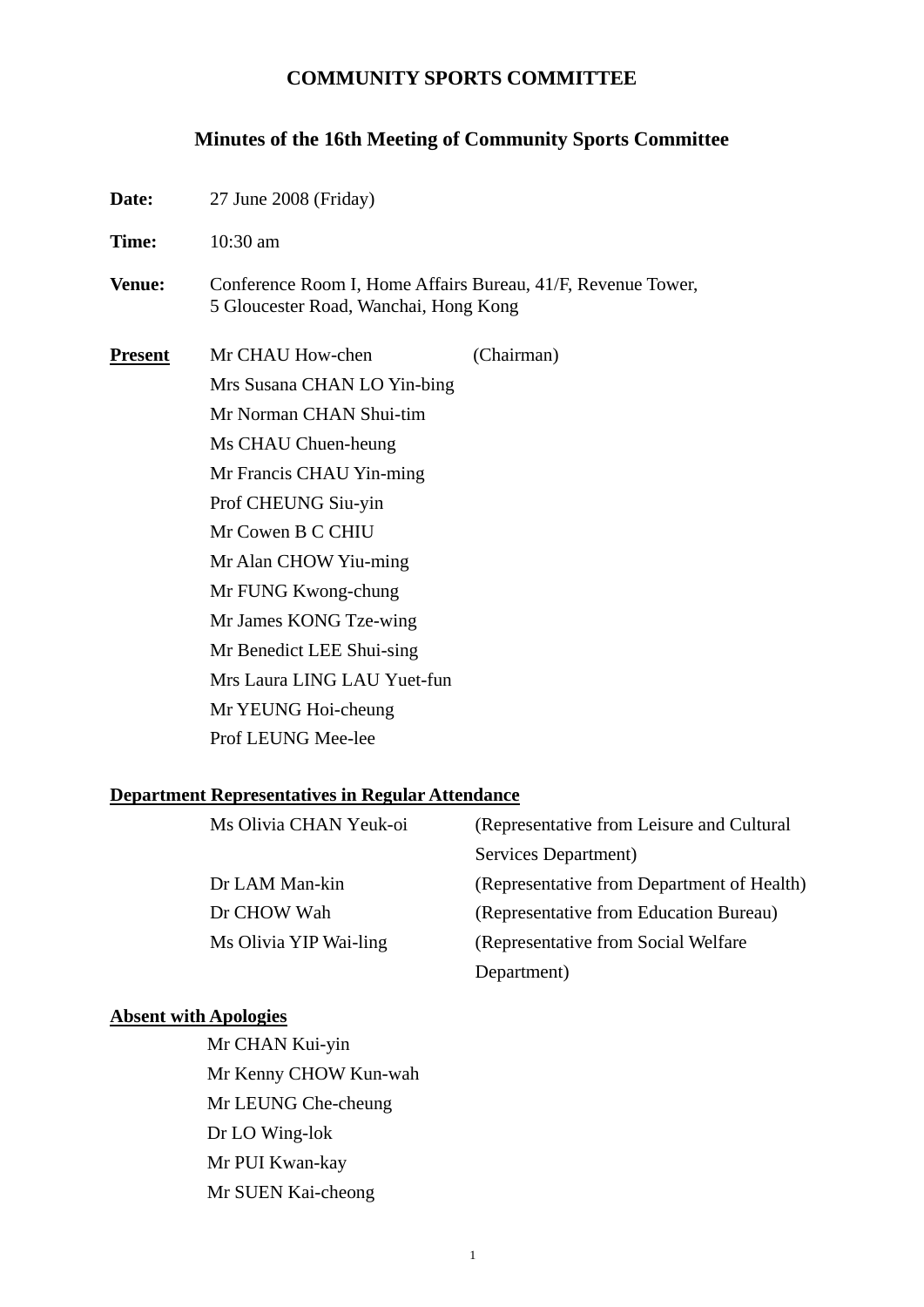| Mr Kenneth TSUI Kam-cheung   |                                            |
|------------------------------|--------------------------------------------|
| Mr TONG Wai-lun              |                                            |
| Ms WONG Chin-kiu             | (Representative from Home Affairs Bureau)  |
| Ms LI Wan-in                 | (Representative from Home Affairs)         |
|                              | Department)                                |
| <b>In Attendance</b>         |                                            |
| Mr Thomas CHOW Tat-ming      | (Leisure and Cultural Services Department) |
| Mr Vincent LIU Ming-kwong    | (Leisure and Cultural Services Department) |
| Mrs Kane LI CHOI Wing-kwan   | (Leisure and Cultural Services Department) |
| Ms LAM Sau-ha                | (Leisure and Cultural Services Department) |
| Ms LOK Kit-ha<br>(Secretary) | (Leisure and Cultural Services Department) |

### **Opening Remarks**

1.1 The Chairman welcomed all Members and representatives from various government departments to the Meeting. In particular, he welcomed Dr LAM Man-kin of the Department of Health to attend the Meeting.

1.2. The Chairman announced that Mr John FAN, the Vice-chairman, had rendered a written resignation to the Home Affairs Bureau (HAB) to resign from the post of Vice-chairman of the Community Sports Committee (CSC) and relevant duties for personal reasons. The Secretary for Home Affairs, the Director of Leisure and Cultural Services Department (LCSD) and the Chairman felt deeply sorry for Mr FAN's resignation and respected his decision. The HAB had given Mr FAN a reply, expressing their gratitude to him for his valuable opinions, dedication and contribution given during his term of office as the Vice-chairman of the CSC. The Chairman hoped that Mr FAN would continue to support and promote the development of community sports in Hong Kong.

#### **Item 1: Confirmation of the Minutes of the 15th Meeting of the CSC**

2.1 The Secretariat sent the draft minutes of the 15th Meeting to Members for comment by fax on 16 June and hitherto had not received any proposals for amendments. As there was no amendment proposed at the Meeting, the Chairman announced the minutes of the 15th Meeting was endorsed.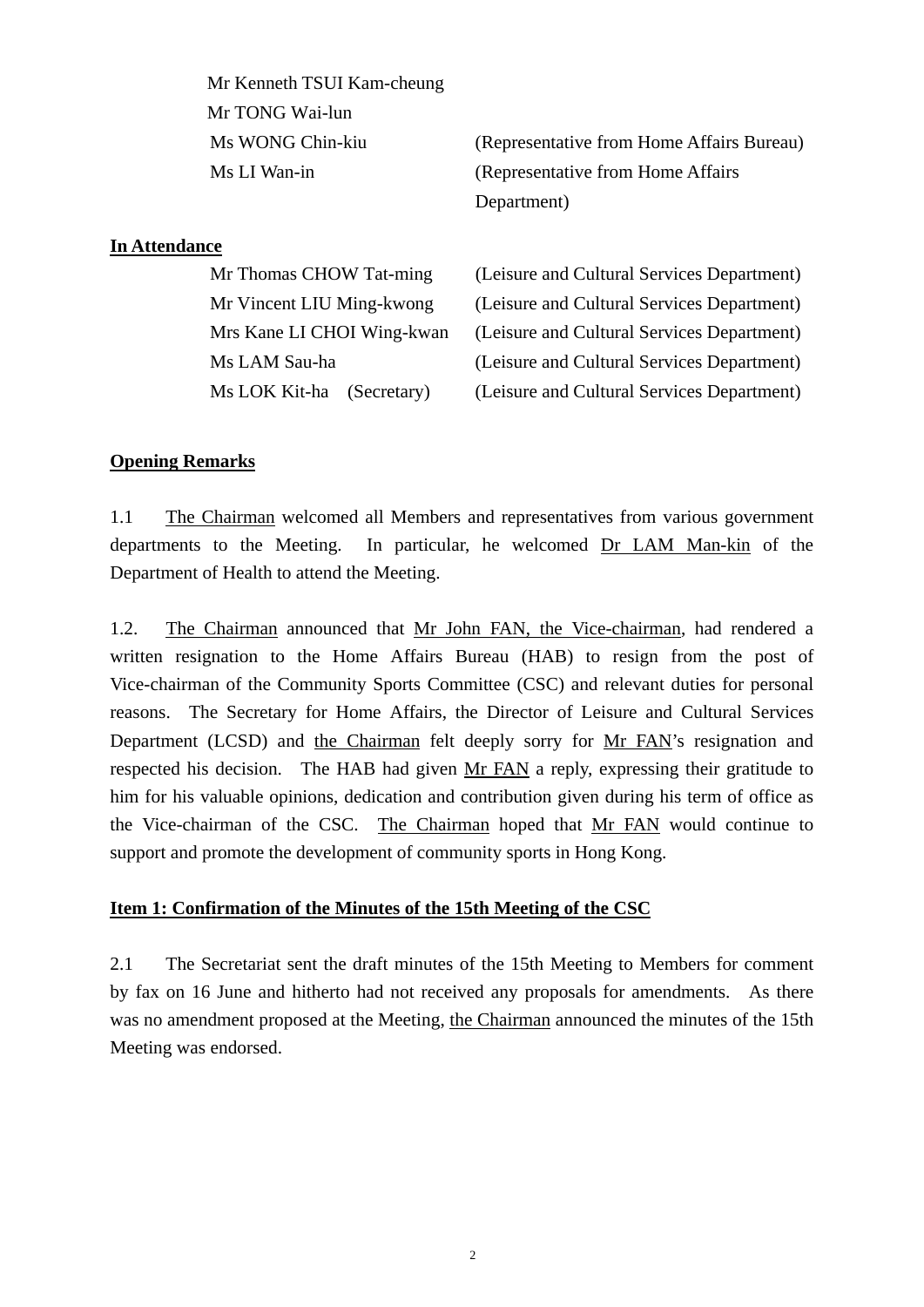#### **Item 2: Matters Arising**

## **(i) Report on the Follow-up Actions of "Strategies for Promoting Community Sports"**

3.1 The Chairman invited Ms LOK Kit-ha of the LCSD to report the latest progress of the follow-up actions of the "Strategies for Promoting Community Sports".

3.2 Ms LOK Kit-ha briefed Members on the progress of the Study on the Participation Patterns of Hong Kong People in Physical Activities, intensification of the scope of School Sports Programme (SSP) and better utilisation of school sports facilities. The report of the Organising Committee of the 2nd Hong Kong Games (HKG) would be introduced in details later in the Meeting. Regarding the questionnaire survey on the Participation Patterns of Hong Kong People in Physical Activities, the LCSD had commissioned Consumer Search Hong Kong Limited to conduct the survey. The questionnaire survey was to be conducted in two phases in May and September respectively. About 4 000 domestic households would be selected for face-to-face interviews by random sampling. In the first phase, 2 000 domestic households would be interviewed by early July. The Consultant (The Chinese University of Hong Kong) would then compile a report by consolidating the data collected from the study and the questionnaire survey conducted in two phases, and identify the participation patterns of Hong Kong people in physical activities and propose feasible options for the direction of future development of community sports. The whole study was expected to be completed by the end of this year. Regarding the intensification of the scope of SSP, the LCSD had actively launched a series of promotional programmes to raise the school participation rate to 85% and 90% in 2008/09 and 2009/10 respectively. With regard to opening up school facilities, the number of schools having given consent to open up their facilities had increased to 47.

## **Item 3: Community Promotional Programmes in Support of the Beijing 2008 Olympic and Paralympic Games (CSC Paper 3/08)**

4.1 The Chairman invited Ms LOK Kit-ha of the LCSD to brief Members on the CSC Paper 3/08 by PowerPoint and requested Members to refer to the information tabled at the meeting.

4.2 Ms LOK Kit-ha briefed Members on the CSC Paper 3/08. The Chairman invited Members to give their views on the Paper.

4.3 Dr LAM Man-kin said that the Olympic Equestrian Events were one of the main tasks of our nation and that the Beijing Organising Committee for the Games of the XXIX Olympiad had appointed the Director of Health as the Chief Medical Manager in the Hong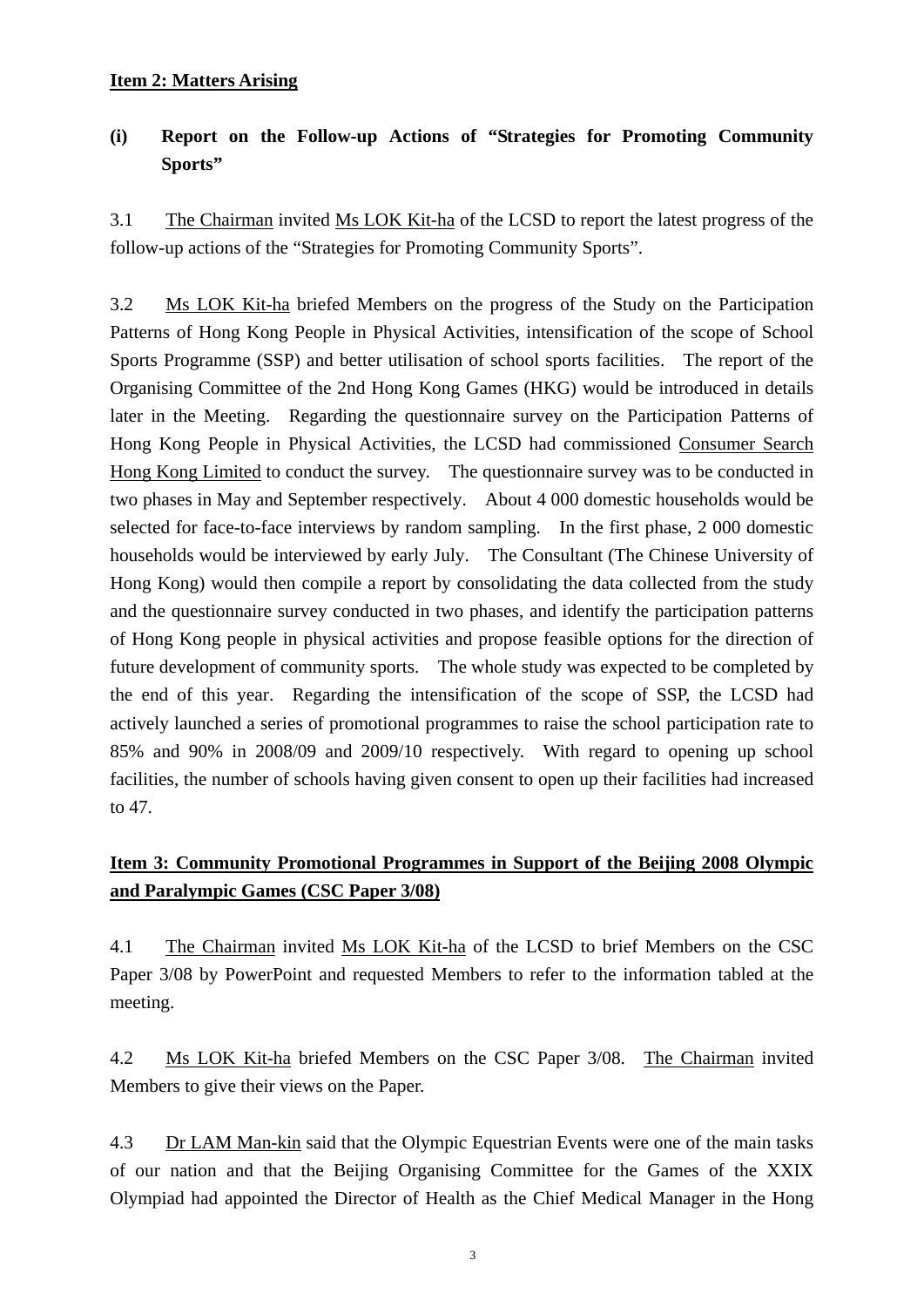Kong Special Administrative Region (HKSAR) to co-ordinate all matters concerning the safeguarding of public health and medical services. The Department of Health was actively implementing various preparatory work. He stated that he had attended a seminar organised by the Ministry of Health of China and the Beijing Centres for Diseases Control and Prevention in Beijing last year. One of the main concerns of the seminar was that the host cities could help perpetuate the Olympic spirit and the culture of sports. He pointed out that the activities mentioned in the Paper covered the element of encouraging active public participation. He was of the view that indicators might be formulated to assess the factors contributed to the successful organisation of the Olympic Equestrian Events after its completion. Other programmes such as the SSP and the Sport Education Programme could be substantively promoted in schools by using the indicators for assessment.

### **Item 4: Report of the 2nd Hong Kong Games Organising Committee (CSC Paper 4/08)**

5.1 The Chairman invited Mrs LI CHOI Wing-kwan, Secretary General of the 2nd Hong Kong Games Organising Committee, to brief Members on the CSC Paper 4/08.

5.2 Mrs LI CHOI Wing-kwan briefed Members on the CSC Paper 4/08. The Chairman invited Members to give their views on the Paper.

5.3 Members' views on the organisation of the 2nd HKG were summarised as follows:

- (a) Mr YEUNG Hoi-cheung said that people who had resided in Hong Kong for at least three years were allowed to participate in the sports events of the HKG. However, there were three asterisks on the Hong Kong Permanent Identity Card and there were no such asterisks on the Hong Kong Identity Card even though the holders might have resided in Hong Kong for at least three years, it might be difficult to verify the eligibility of participants.
- (b) Mrs LI CHOI Wing-kwan said in response that the date shown on the one-way permit could be used to verify if the participant met the requirement of residing in Hong Kong for at least three years. Staff of the district offices of the LCSD were aware that where the identity card of a participant did not contain the three asterisks, the participant must produce other proofs of duration of residency in Hong Kong.
- (c) The Chairman remarked that in the review of the 1st HKG, it was proposed to widen the coverage of eligible participants and to relax the eligibility requirement for athletes. Therefore, those who had resided in Hong Kong for at least three years were also allowed to participate in the sports events of the HKG. He pointed out that as there were many young players who had not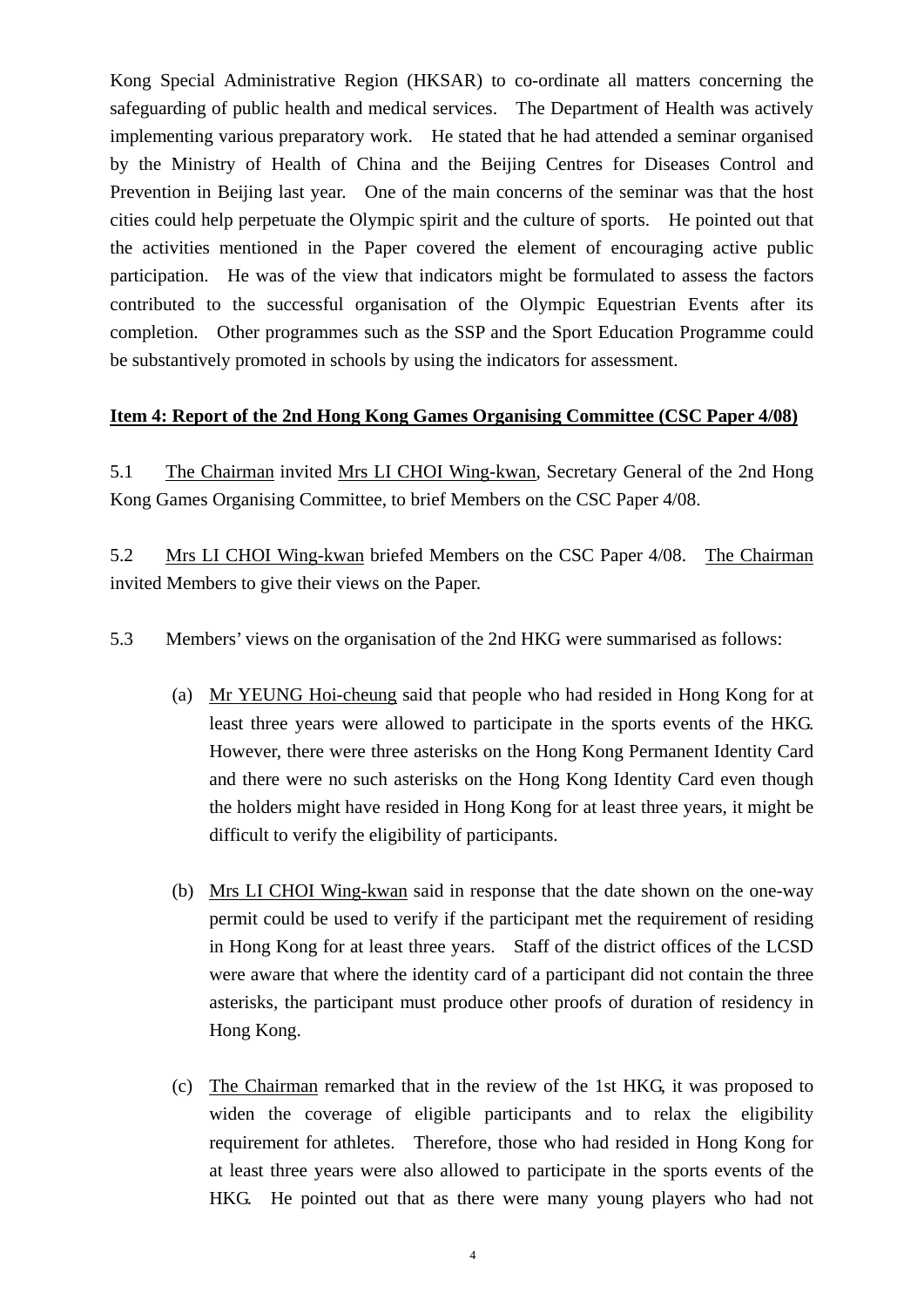resided in Hong Kong for at least seven years but their skills were at a certain level, he hoped that they could be given a chance to participate in the HKG.

- (d) Mr YEUNG Hoi-cheung stated that some holders of one-way permits would return to the Mainland for study and living after their arrival in Hong Kong and therefore could not meet the eligibility requirement of residing in Hong Kong for at least three years.
- (e) The Chairman said that participants were required to produce residential proofs to the 18 district councils. Mrs LI CHOI Wing-kwan believed that there would not be many such cases. To encourage active public participation, anyone whose one-way permit showed that he/she had resided in Hong Kong for not less than three years would be allowed to participate in the HKG.
- (f) Mr Norman CHAN remarked that it took much effort to form a team. In the review of the 1st HKG, it was proposed to offer participation teams more opportunities for taking part in competitions. He would like to know the number of matches of the 2nd HKG.
- (g) Mrs LI CHOI Wing-kwan said that the 1st HKG mainly adopted the single knock-out system for its competitions. Members' opinions expressed in the review were accepted and athletes would be given more opportunities for taking part in competitions. In the 2nd HKG, the team events of the badminton, table tennis and tennis competitions and the preliminary round of the basketball competition would be divided into four geographical groups (namely Hong Kong Island, Kowloon, New Territories East and New Territories West). The single round robin system on a group basis would be adopted and the two districts with the best results in each group would enter the quarter-finals. Therefore, the number of matches would increase over last year. Moreover, with the two new sports items added this year, i.e. swimming and tennis, competition opportunities would also be increased correspondingly. The Chairman remarked that participation teams of the Hong Kong Island and New Territories East would be able to take part in at least three basketball matches, whereas participation teams of Kowloon and New Territories West could take part in at least four.
- (h) Mr Norman CHAN was of the opinion that three matches were not many and hoped that there would be four to five matches if resources were available in the future.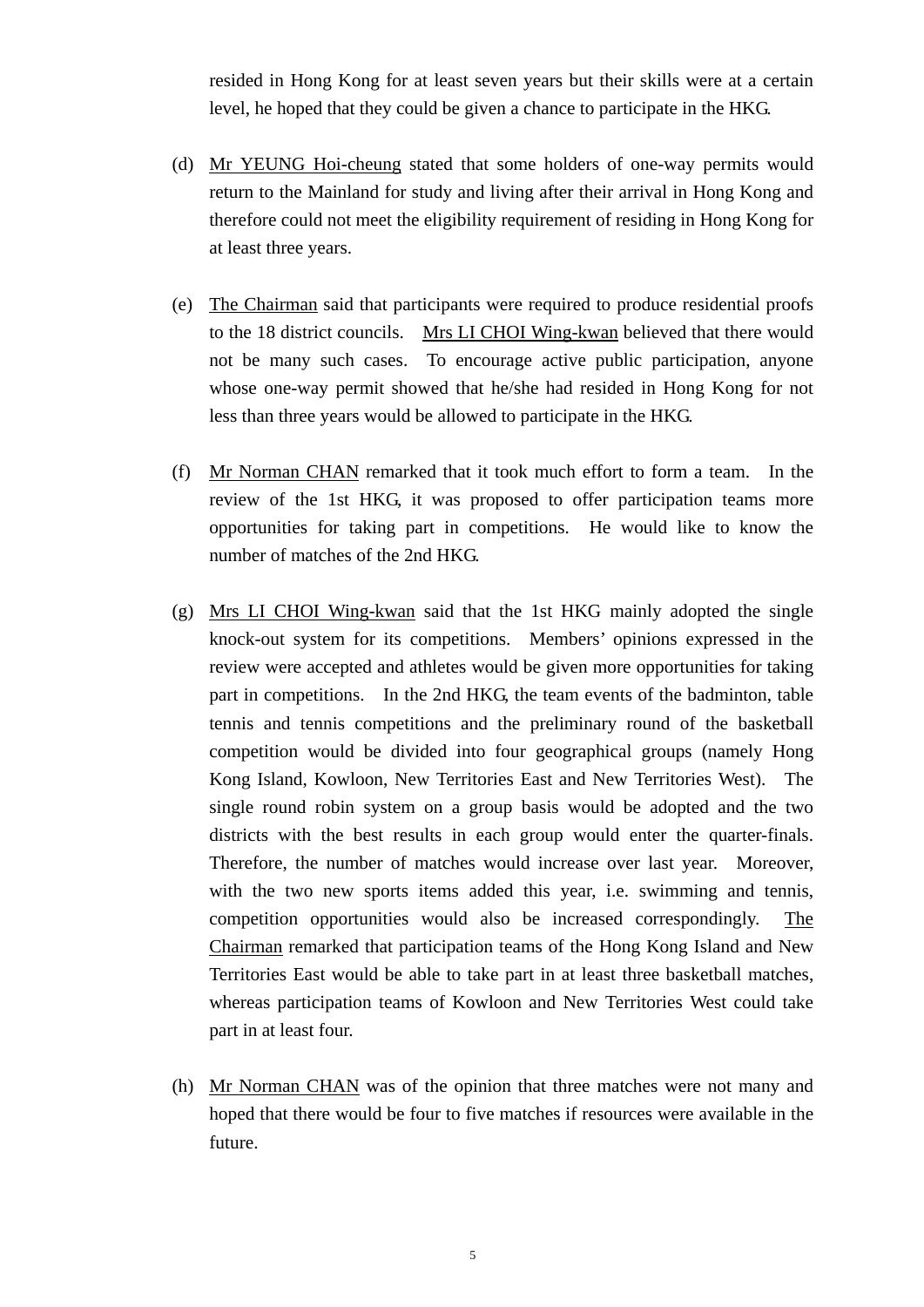- (i) Mrs LI CHOI Wing-kwan remarked that as the design of the emblem of the 1st HKG was quite distinctive with rather wide recognition, the Organising Committee had endorsed to use the same emblem for the 2nd HKG. She circulated the information of the emblem for Members' reference.
- 5.4 The Chairman thanked Members for their valuable opinions.

### **Item 5: Any Other Business**

### **(i) "Hong Kong and Shanghai Summer Sports Camp for Youth 2008"**

6.1 Ms Annie LAM of the LCSD reported that in 2004, the HAB of the Government of the HKSAR and the Shanghai Sports Bureau signed the "Sports Exchange & Co-operation Agreement", in which both cities agreed to take turns to host the "Hong Kong and Shanghai Summer Sports Camp for Youth". The fourth sports camp would be held from 21 to 25 July 2008 at the Tso Kung Tam Outdoor Recreation Centre in Hong Kong. The sports exchange programmes covered activities on basketball, tennis and swimming for youths of Hong Kong and Shanghai aged between 11 and 15. Participants were required to pay for their transportation, food, accommodation and sightseeing. The summer camp would last for five days and four nights, with activities including training, competitions and visits to the Shing Mun Valley Swimming Pool, the Ocean Park and the Hong Kong Disneyland. The number of participants in Hong Kong and Shanghai would be 43 and 50 respectively. The organiser of the summer camp was the HAB of the HKSAR and the supporting organisations were the Hong Kong Amateur Swimming Association, the Hong Kong Basketball Association and the Hong Kong Tennis Association. She said that according to previous arrangements, the leader and deputy leader of the Hong Kong side of the 2007 camp would be invited to continue to serve as the leader and deputy leader of the 2008 camp. However, as Mr FAN Kam-ping had already resigned from the CSC, she suggested inviting the Chairman and Prof CHEUNG Siu-yin to be the leader and deputy leader of the summer camp this year, who would be responsible for receiving the Shanghai Delegation.

6.2 The Chairman asked if Members had any other opinions concerning the above arrangement. There being no other opinions, the leader and deputy leader of the summer camp this year would be the Chairman and Prof CHEUNG Siu-yin, who would be responsible for receiving the Shanghai Delegation.

# **(ii) Report on "Beijing 2008 Olympic Games Co-host Cities – Sports Exchange Programme"**

7.1 The Chairman said that "Beijing 2008 Olympic Games Co-host Cities – Sports Exchange Programme" had been organised by Beijing and Qingdao since 2004 with a view to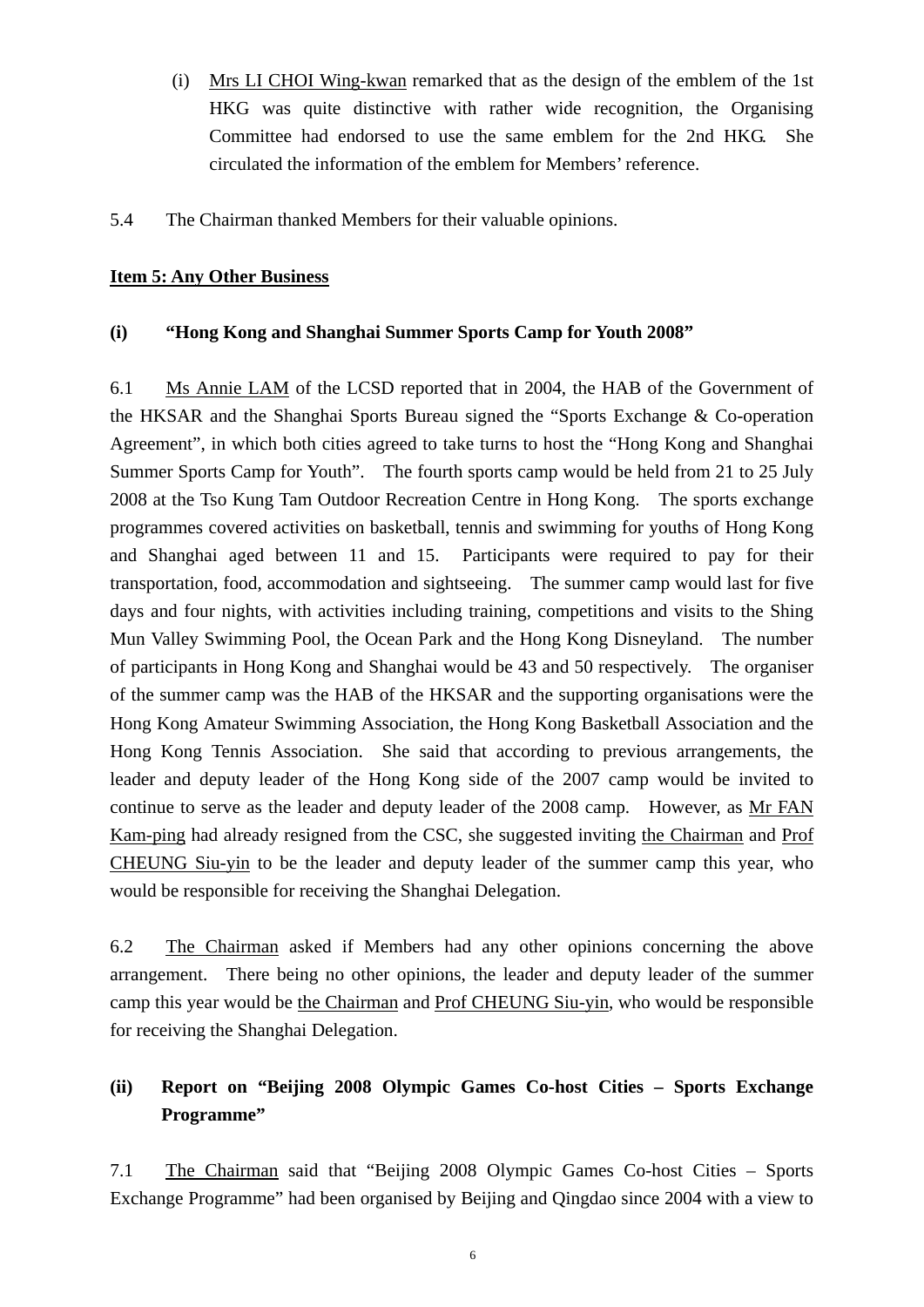welcoming the Beijing 2008 Olympic Games and promoting exchange and cooperation among the co-host cities of the Beijing Olympics. Hong Kong was invited to participate in the programme in 2007. The 2007 programme was held in Hong Kong, featuring sports demonstrations by Beijing and Qingdao. This year, Beijing invited Hong Kong again to participate in the sports exchange programme held in Beijing between 16 and 19 May, featuring sports demonstrations with the Olympics as the theme in order to promote the Olympic spirit and create a strong sports ambience to welcome the Beijing Olympic Games. The LCSD sent a delegation of 25 headed by the Chairman himself and invited 3 Members of the CSC, including Mr PUI-Kwan-kay, Mr FUNG Kwong-chung and Mr Francis CHAU to participate in this exchange programme. Besides, performing teams from 3 national sports associations, including the Hong Kong DanceSport Association, the Physical Fitness Association of Hong Kong, China and the Hong Kong Rope Skipping Association, China gave sports demonstrations on dance sport, diversified fitness activities and rope skipping respectively which earned the appreciation of representatives from Beijing and Qingdao. The Chairman commented that this exchange programme further strengthened the cooperation and understanding among Hong Kong, Beijing and Qingdao. This invaluable experience could be of good reference for the future development and promotion of Sport for All. The Chairman hoped that connection with the Mainland could be further enhanced in the future to further promote local sports development.

7.2 Mr FUNG Kwong-chung remarked that he was very pleased to have an opportunity to participate in this sports exchange programme. He thanked Mr CHAU, the Chairman for leading the delegates and LCSD staff for their efforts in the preparation work. He commented that seminars on the first day could help understand the three cities' policies in promoting community sports and measures to engage the whole community in the Olympics. On the second and third days of the sports exchange programme, sports demonstrations by Beijing and Qingdao were featured while the three sports demonstrations by Hong Kong were well received by the representatives from Beijing and Qingdao. He believed that the LCSD selected the demonstration items after careful and thorough consideration. He thought that the 25 delegates had acquired invaluable experience in this exchange programme. Mr FUNG wished to thank the delegation leader and the LCSD for the thoughtful arrangement.

7.3 Mr Francis CHAU was of the opinion that the three Olympic Games co-host cities must have benefited from the two exchange programmes. He said that the seminars on the first day helped him understand the promotion of community sports in Beijing and Qingdao in terms of resources, policies, indicators, etc. Since he had an opportunity to be a part of the Working Group on the Study on the Participation Patterns of Hong Kong People in Physical Activities led by Dr Lo Wing-lok, he hoped to share with members of the Working Group the information on promotion of community sports in the Mainland and experience acquired in the exchange programme concerned in future discussions.